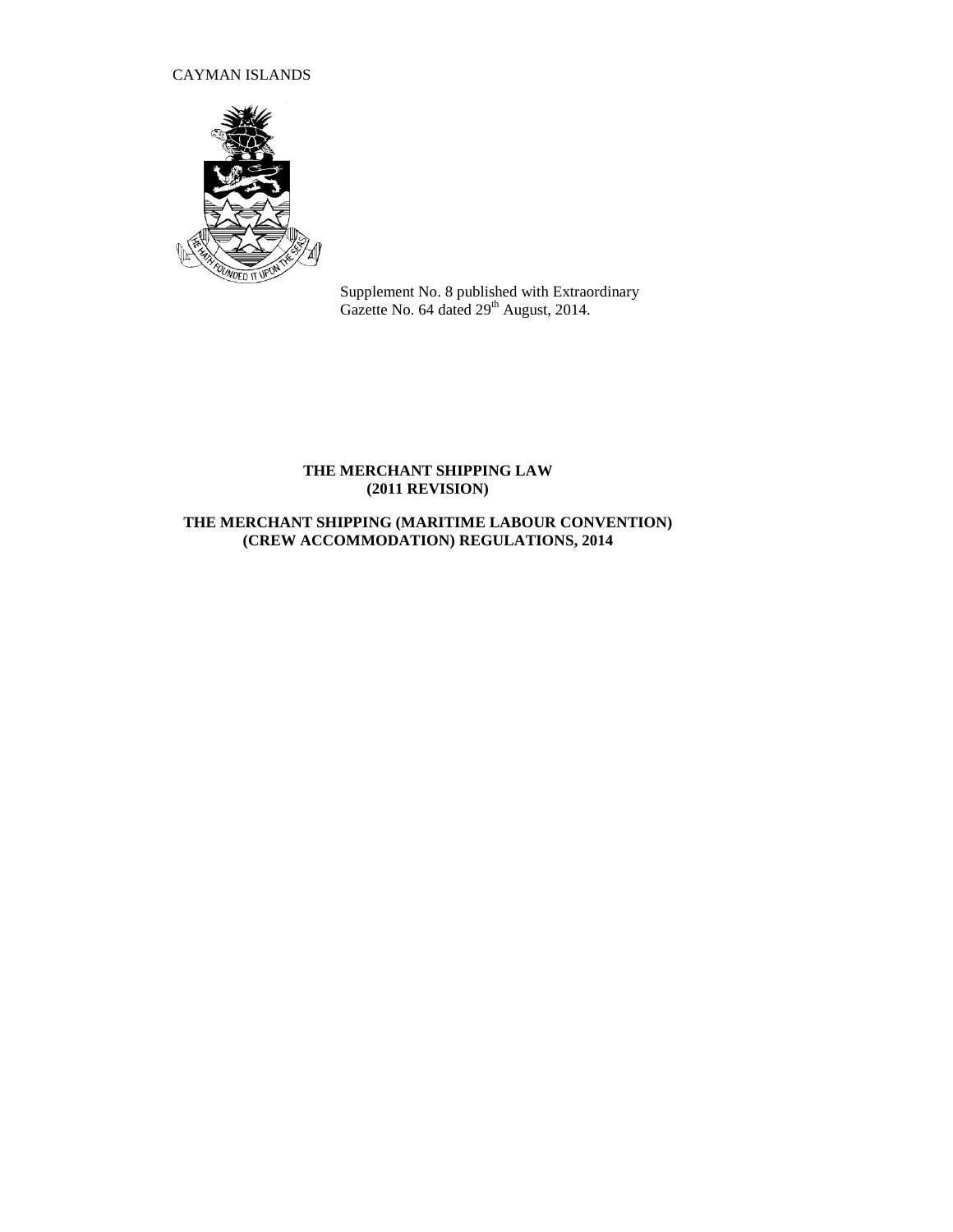## **THE MERCHANT SHIPPING (MARITIME LABOUR CONVENTION) (CREW ACCOMMODATION) REGULATIONS, 2014**

## **ARRANGEMENT OF REGULATIONS**

- 1. Citation
- 2. Definitions
- 3. Application
- 4*.* Exemptions
- 5. Equivalences
- 6. Crew accommodation requirements
- 7. Offences and penalties
- 8. Inspection of ships
- 9. Detention of ships
- 10. Crew accommodation requirements for non-Cayman Islands ships with Maritime Labour Certificates
- 11. Inspection of non-Cayman Islands ships with Maritime Labour Certificates
- 12. Detention of non-Cayman Islands ships with Maritime Labour Certificates
- 13. Right of appeal and compensation
- 14. Defence
- 15. Repeal
- 16. Transitional provisions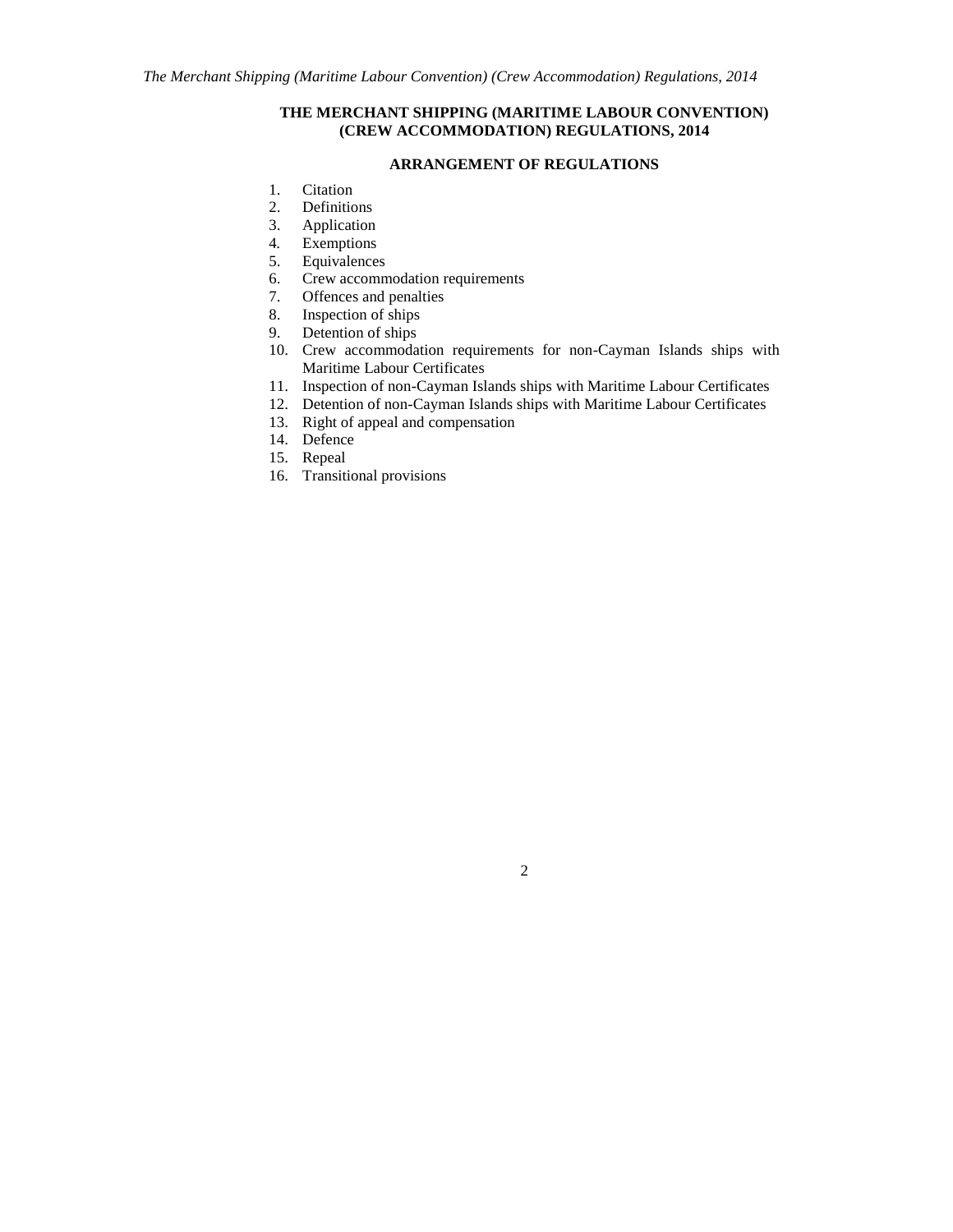CAYMAN ISLANDS

#### **THE MERCHANT SHIPPING LAW (2011 REVISION)**

### **THE MERCHANT SHIPPING (MARITIME LABOUR CONVENTION) (CREW ACCOMMODATION) REGULATIONS, 2014**

The Cabinet, in exercise of the powers conferred by sections 106 and 463 of the Merchant Shipping Law (2011 Revision), makes the following Regulations -

1. These Regulations may be cited as the Merchant Shipping (Maritime Labour Convention) (Crew Accommodation) Regulations, 2014. Citation

2. (1) In these Regulations -

"authorized person" means a person authorized by the Chief Executive Officer to carry out inspections and audits for the purposes of these Regulations and includes any surveyor of ships appointed under section 419 of the Law;

"Chief Executive Officer" means the Chief Executive Officer of MACI appointed under section 9 of the Maritime Authority Law (2013 Revision);

"CISN 03/2014" means Shipping Notice CISN 03/2014 published by MACI regarding requirements and guidance for Crew Accommodation upon Cayman Islands ships constructed after the date on which these Regulations come into force;

"Convention Government" means a Government, other than the Cayman Islands, which is a Party to the Maritime Labour Convention;

"Declaration of Maritime Labour Compliance" means, in relation to a ship, the valid Part 1 and Part 2 documents drawn up and issued in accordance with the Maritime Labour Convention, in the forms corresponding to the relevant models given in Appendix A5-II of the Convention and having the contents, duration and validity specified in regulation 5.1.3 and standard A5.1.3 of the Convention;

Definitions

(2013 Revision)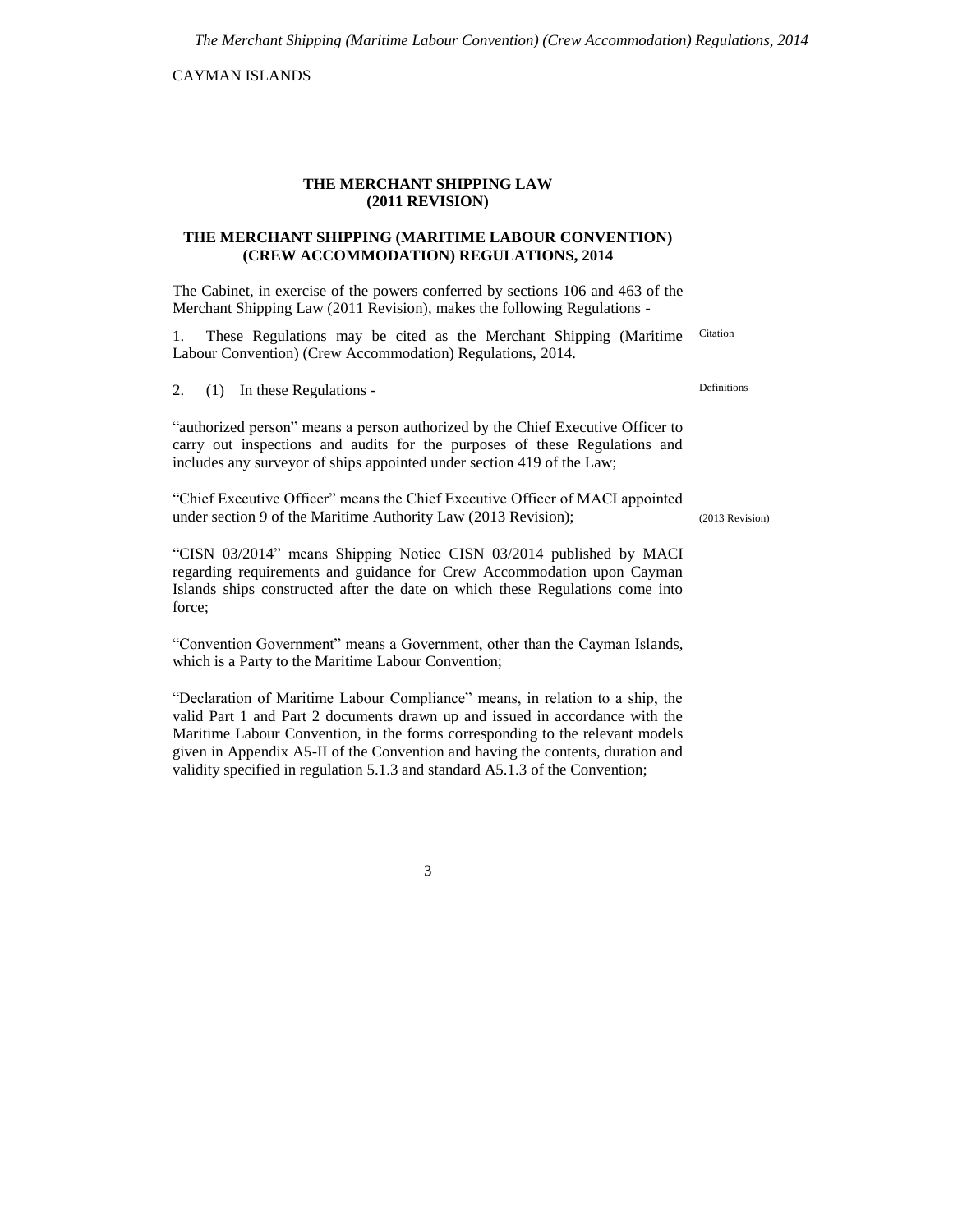"Maritime Labour Certificate" and "interim Maritime Labour Certificate" means a Certificate issued in accordance with the Maritime Labour Convention;

"Maritime Labour Convention" means the Convention adopted on 23rd February 2006 by the General Conference of the International Labour Organization, as may be amended from time to time;

"seafarer" means any person, including a master, who is employed or engages or works in any capacity on board a ship and whose normal place of work is on a ship; and

"shipowner" means -

- (a) in relation to a ship which has a valid Maritime Labour Certificate, the person identified as the shipowner on that Certificate; or
- (b) in relation to any other ship, the owner of the ship or, if different, any other organization or person such as the manager, or the bareboat charterer, that has assumed the responsibility for the operation of the ship from the owner.

3. (1) Subject to paragraph (3), these Regulations (other than regulations 11 and 12) apply to -

- (a) Cayman Islands ships, wherever they may be; and
- (b) while they are in Cayman Islands waters, to ships
	- (i) which are not Cayman Islands ships; and
	- (ii) to which regulations 11 and 12 do not apply.

(2) Regulations 11 and 12 apply to non-Cayman Islands ships, while they are within Cayman Islands waters if -

- (a) the Maritime Labour Convention is in force for the State whose flag the ship is entitled to fly; and
- (b) the ship carries
	- (i) a Maritime Labour Certificate to which a Declaration of Maritime Labour Compliance is attached; or
	- (ii) an interim Maritime Labour Certificate.
- (3) These Regulations do not apply to
	- (a) pleasure vessels;
	- (b) fishing vessels;
	- (c) warships or naval auxiliaries;
	- (d) offshore installations whilst on their working stations;

4

Application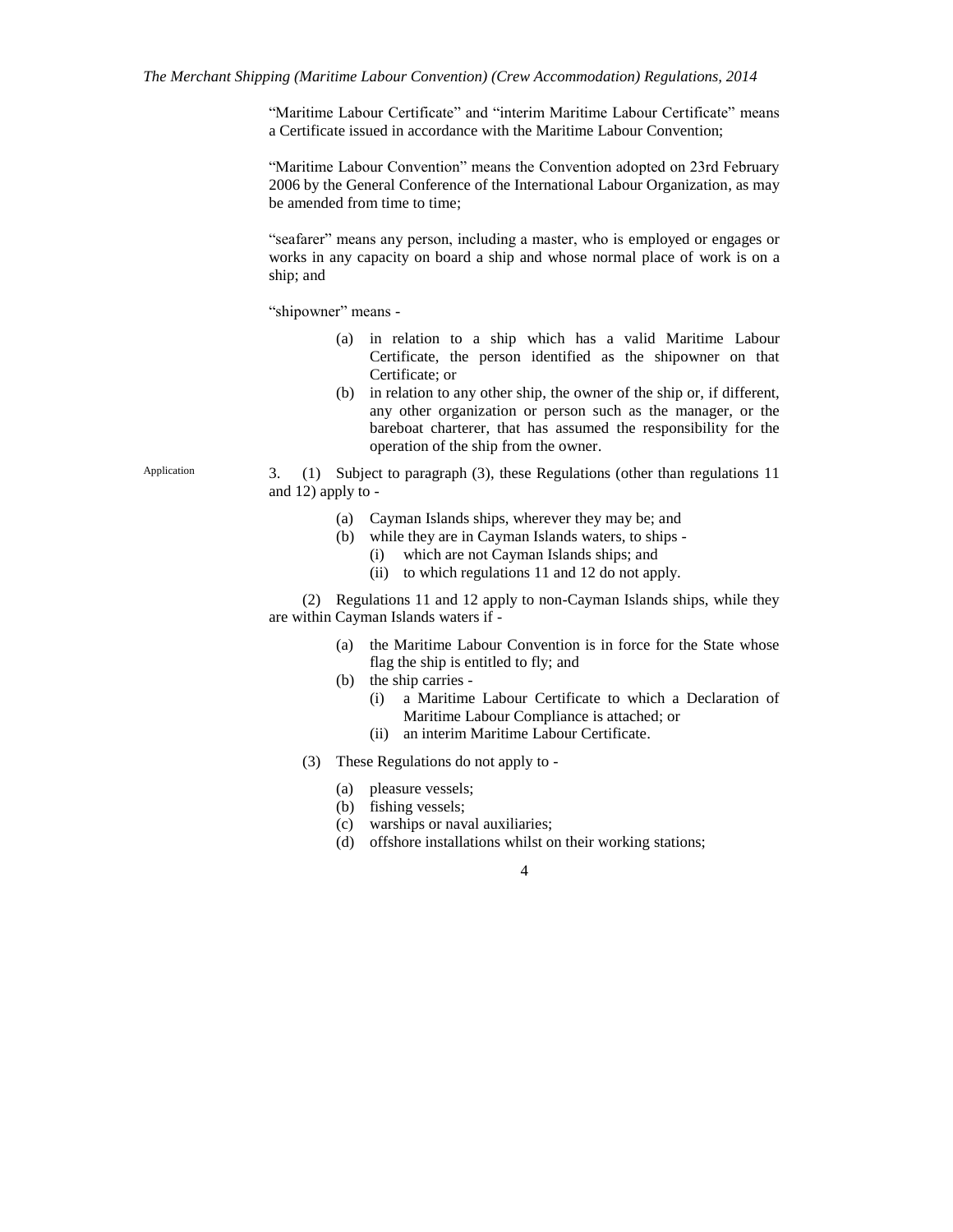#### *The Merchant Shipping (Maritime Labour Convention) (Crew Accommodation) Regulations, 2014*

4. (1) The Chief Executive Officer may exempt a ship of less than 200 gross Exemptions tonnage from some or all of the requirements of these Regulations if -

- (a) the exemption
	- (i) is reasonable taking account of the size of the ship and the number of persons on board;
	- (ii) does not result in overall facilities less favourable than those which would result if no exemption had been given; and
	- (iii) relates to Standard A3.1.7(b),  $11(d)$  and 13 of the Maritime Labour Convention or, as respects floor area only, Standard A3.1.9(f) and (h) to (l) of the Maritime Labour Convention; or
- (b) the exemption is otherwise expressly permitted in Standard A3.1 of the Maritime Labour Convention.
- (2) An exemption under this Regulation
	- (a) is valid only if given in writing,
	- (b) may only be granted for particular circumstances in which the exemption can be clearly justified on strong grounds and subject to protecting seafarer's health and safety;
	- (c) may be given subject to such conditions and limitations as the Chief Executive Officer considers fit, and
	- (d) may be altered or cancelled by the Chief Executive Officer giving written notice to the shipowner.

(3) In this regulation, "gross tonnage" means gross tonnage as determined under the Merchant Shipping (Tonnage) Regulations, 2002.

Equivalences

5. (1) As respects a particular ship, or ships of a particular description, the Chief Executive Officer may approve requirements which, when taken together with the conditions and limitations to which the approval is subject, the Chief Executive Officer considers are substantially equivalent to the requirements which are set out in CISN 03/2014.

- (2) An approval under this regulation
	- (a) is valid only if given in writing;
	- (b) may be given subject to such conditions and limitations as the Chief Executive Officer may specify; and
	- (c) may be altered or cancelled by the Chief Executive Officer giving written notice to the shipowner.

6. (1) Subject to regulation 16, a ship shall comply with the requirements relating to crew accommodation set out in CISN 03/2014.

Crew accommodation requirements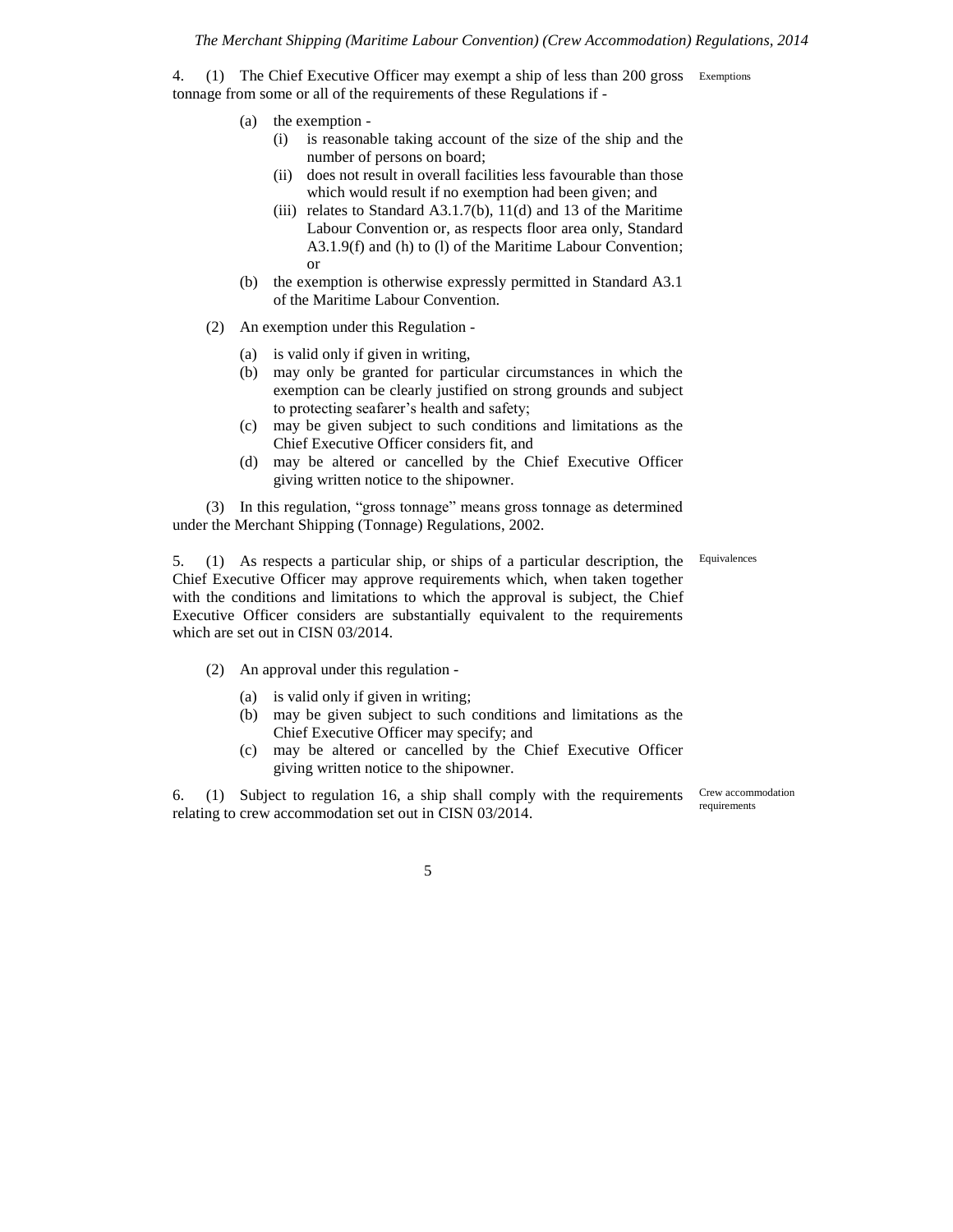(2) Crew accommodation shall be cleaned and maintained to conform with the requirements set out in CISN 03/2014.

(3) At intervals not exceeding 7 days, the master or a person authorized by the master shall -

- (a) inspect
	- (i) the crew accommodation, and
	- (ii) the cleanliness and maintenance of the crew accommodation, and
- (b) record the findings of that inspection in the official log book of the ship.

7. (1) If a ship proceeds or attempts to proceed to sea or on a voyage or excursion without complying with the requirements of regulation 6(1), 6(2) or 16, the shipowner commits an offence and is liable - Offences and penalties

- (a) on summary conviction, to a fine of ten thousand dollars, notwithstanding sections 6(2) and 8 of the Criminal Procedure Code (2013 Revision); and
- (b) on conviction on indictment, to a fine of fifty thousand dollars.

(2) If a ship proceeds or attempts to proceed to sea or on a voyage or excursion without complying with a condition or limitation of an exemption under regulation 4 or of an approval under regulation 5, the shipowner commits an offence and is liable -

- (a) on summary conviction, to a fine of ten thousand dollars, notwithstanding sections 6(2) and 8 of the Criminal Procedure Code (2013 Revision); and
- (b) on conviction on indictment, to a fine of twenty-five thousand dollars.

(3) Any contravention of regulation  $6(3)(a)$  or (b) is an offence by the master punishable on summary conviction by a fine of ten thousand dollars, notwithstanding sections 6(2) and 8 of the Criminal Procedure Code (2013 Revision).

(4) In any proceedings for an offence under this regulation, it is a defence for the person charged to prove that all reasonable steps had been taken by that person to ensure compliance with the requirements of the provision in question or, as respects an offence under paragraph (2), the requirements of the exemption or approval in question.

6

(2013 Revision)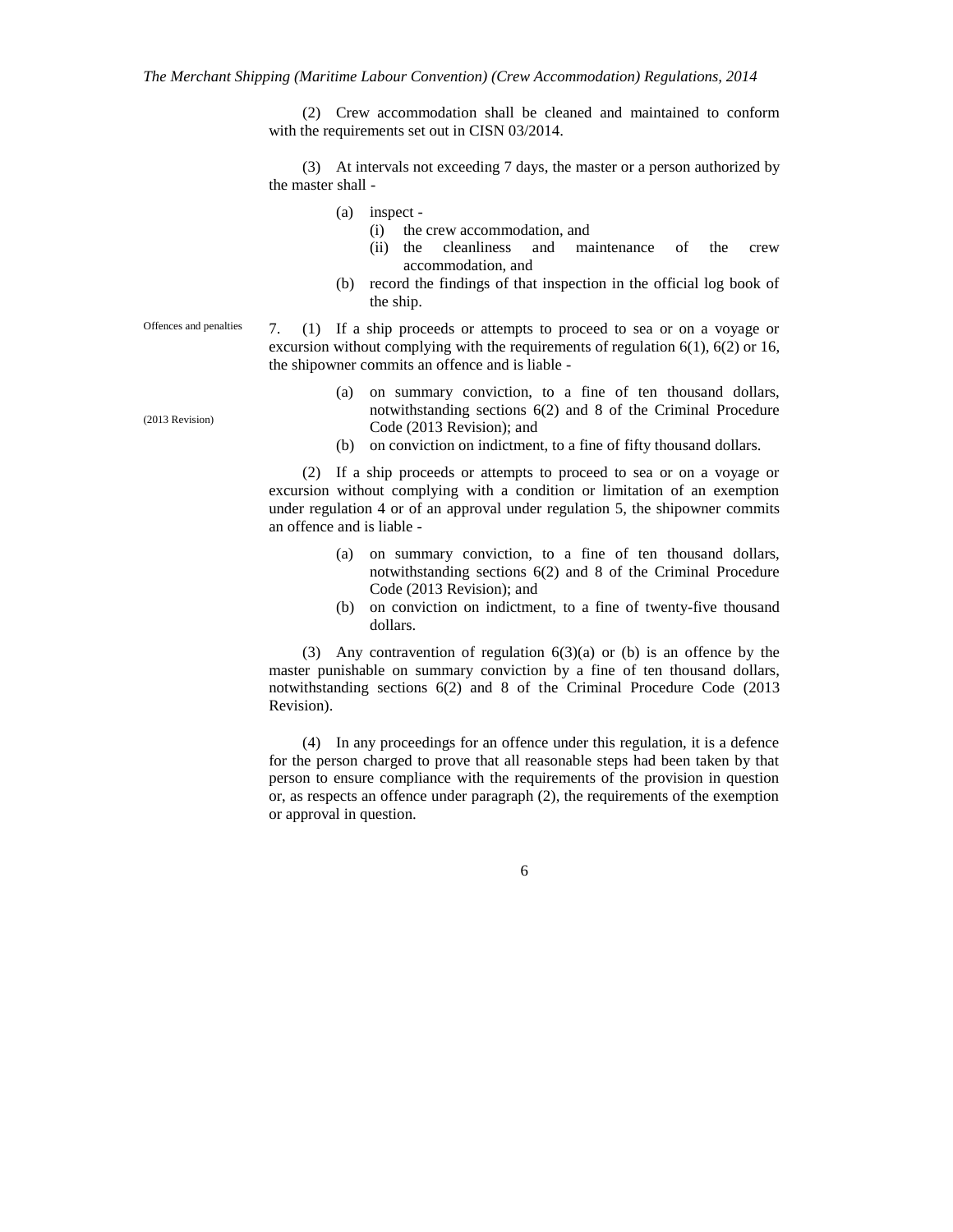8. (1) For the purpose of checking compliance with these Regulations, an authorized person may at all reasonable times go on board a ship and inspect the ship, its equipment, any article and any document carried on it.

Inspection of ships

(2) Sections 421(2) and (4) of the Law apply in relation to paragraph (1) as if references in those subsections to "subsection (1)" were references to paragraph (1).

(3) Sections 422 (1), (2), (3) and (5) to (8) and 423(1) and (2) of the Law apply in relation to the inspection of a ship for the purposes of checking compliance with these Regulations as they apply in relation to the inspection of a ship for the purposes of checking compliance with the Law, as if -

- (a) references in those sections to "this Law" were to these Regulations;
- (b) for section  $422(1)(b)$  there were substituted a reference to any ship to which this regulation applies; and
- (c) in section  $422(2)(h)(iii)$  the words "or any instrument made under it" were omitted.

(4) Sections 423 to 429 of the Law apply for the purposes of these Regulations as if the relevant statutory provisions included these Regulations.

9. (1) Where an authorized person has clear grounds for believing that, in Detention of ships relation to a ship to which these Regulations apply -

- (a) a ship is not in compliance with
	- (i) regulation 6; or
	- (ii) a condition or limitation of an exemption under regulation 4 or an approval under regulation 5; and
- (b) the non-compliance represents
	- (i) a significant danger to the safety, health or security of seafarers, or
	- (ii) a serious breach or the latest in a series of repeated breaches of the requirements of regulation 6, or a condition or limitation of an exemption under regulation 4 or an approval under regulation 5,

the ship is liable to be detained.

(2) The power under this regulation to detain a ship shall only be exercised if the ship in question is -

(a) Cayman Islands ship; or

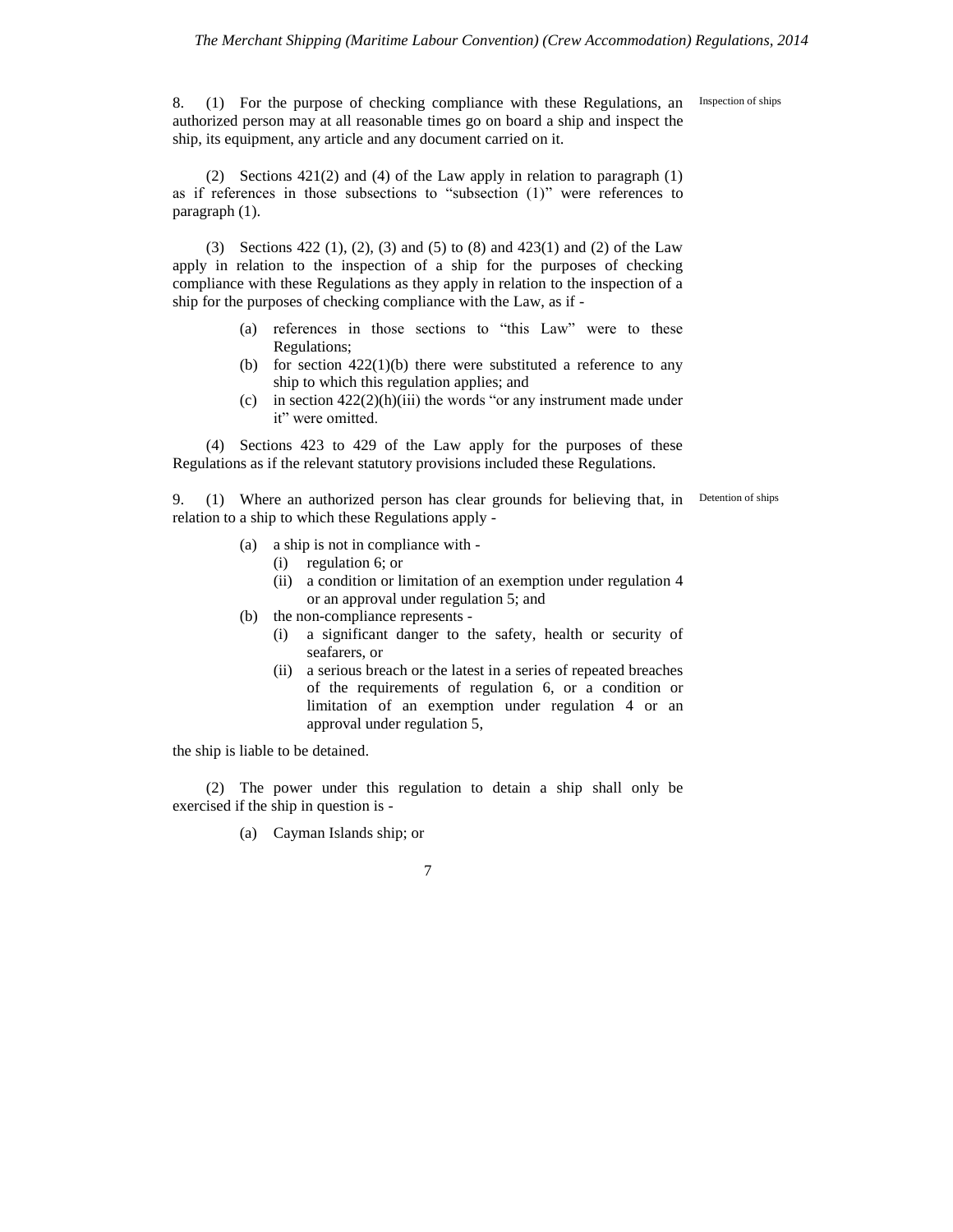(b) a non-Cayman Islands ship without a Maritime Labour Certificate whilst in a Cayman Islands port or Cayman Islands waters.

(3) Section 444 of the Law applies where a ship is liable to be or is detained under this regulation as if references to the detention of a ship under that Law were references to these Regulations.

(4) Where a ship is liable to be detained under these Regulations an authorized person shall serve on the master of the ship or other person for the time being in charge of the ship a detention notice which states the grounds for detention and the requirements to be complied with in respect of the notice in order for the ship to be released from the detention.

(5) Where a ship which is detained under these Regulations is not a Cayman Islands ship the Chief Executive Officer shall immediately inform the Consul or a diplomatic representative of the State whose flag the ship is entitled to fly, or the appropriate maritime authorities of that State, of the detention and the grounds therefor.

(6) Where a ship is detained under these Regulations an authorized person shall release the ship in accordance with the applicable provisions of section 444 of the Law.

(7) It is prohibited for a ship on which a detention notice has been served to proceed to sea or attempt to proceed to sea unless a release from the detention has been issued in writing by an authorized person.

(8) Notwithstanding that a detained ship may be eligible for release where any applicable fine, cost and expenses have been paid by the master or owner of the ship, or a security paid, in accordance with section 444 of the Law the ship shall not be released until any deficiency for which the vessel was detained has been rectified to the satisfaction of the Chief Executive Officer.

Crew accommodation requirements for non-Cayman Islands ships with Maritime Labour Certificates

10. (1) A ship to which this regulation applies shall comply with the requirements of Regulation 3.1 and Standard A3.1 of the Maritime Labour Convention.

(2) The master or a person acting under the master's authority shall -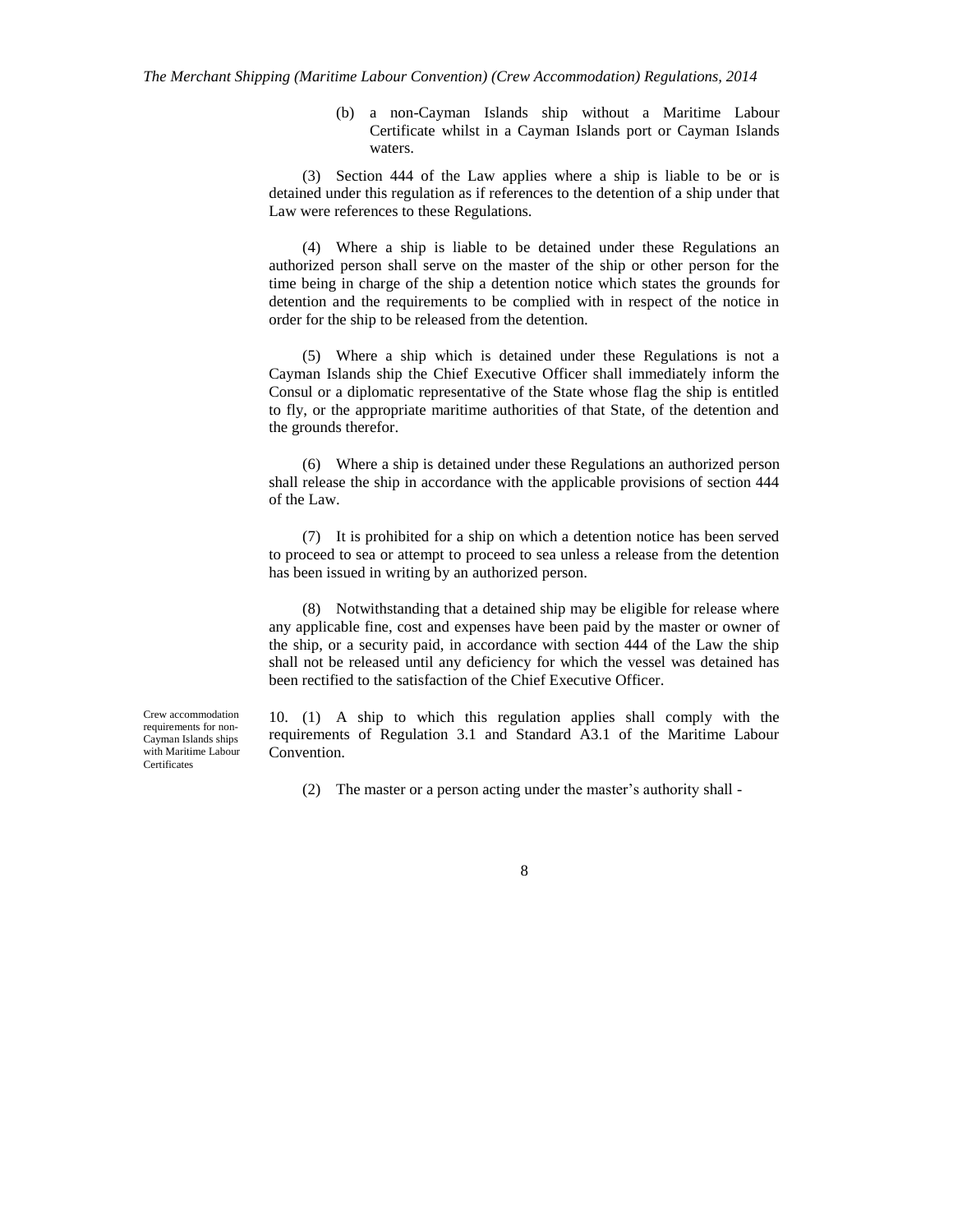- (a) carry out inspections of a ship to which this regulation applies in accordance with Standard A3.1.18 of the Maritime Labour Convention; and
- (b) record the findings of such inspections and keep them available for review.

(3) If a ship to which this regulation applies proceeds to sea in Cayman Islands waters or attempts to proceed to sea or on a voyage or excursion in Cayman Islands waters without complying with the requirements of paragraph (1), the shipowner commits an offence and is liable -

- (a) on summary conviction, to a fine of ten thousand dollars, notwithstanding sections 6(2) and 8 of the Criminal Procedure Code (2013 Revision); and
- (b) on conviction on indictment, to a fine of fifty thousand dollars.

(4) Any contravention of paragraph (2)(a) or (b) is an offence by the master punishable on summary conviction by a fine of ten thousand dollars, notwithstanding sections 6(2) and 8 of the Criminal Procedure Code (2013 Revision).

(5) In any proceedings for an offence under this regulation, it is a defence for the person charged to prove that all reasonable steps had been taken by that person to ensure compliance with the provision in question.

11. (1) An authorized person may as respects a ship to which this regulation applies -

- (a) review the ship's Maritime Labour Certificate and Declaration of Maritime Labour Compliance or the ship's interim Maritime Labour Certificate; and
- (b) where Standard A5.2.1 of the Maritime Labour Convention applies, carry out a more detailed inspection in accordance with that Standard.

(2) Where an authorized person has power to inspect a ship under paragraph  $(1)(b)$ , regulation 10 applies to that ship.

12. (1) Where an authorized person inspects a ship under regulation 11 and has clear grounds for believing that -

- (a) the ship does not comply with the requirements of the Maritime Labour Convention; and
- (b) the non-compliance represents a serious or repeated breach of the requirements of the Maritime Labour Convention,

the ship is liable to be detained.

Inspection of non-Cayman Islands ships with Maritime Labour Certificates

(2013 Revision)

Detention of non-Cayman Islands ships with Maritime Labour **Certificates**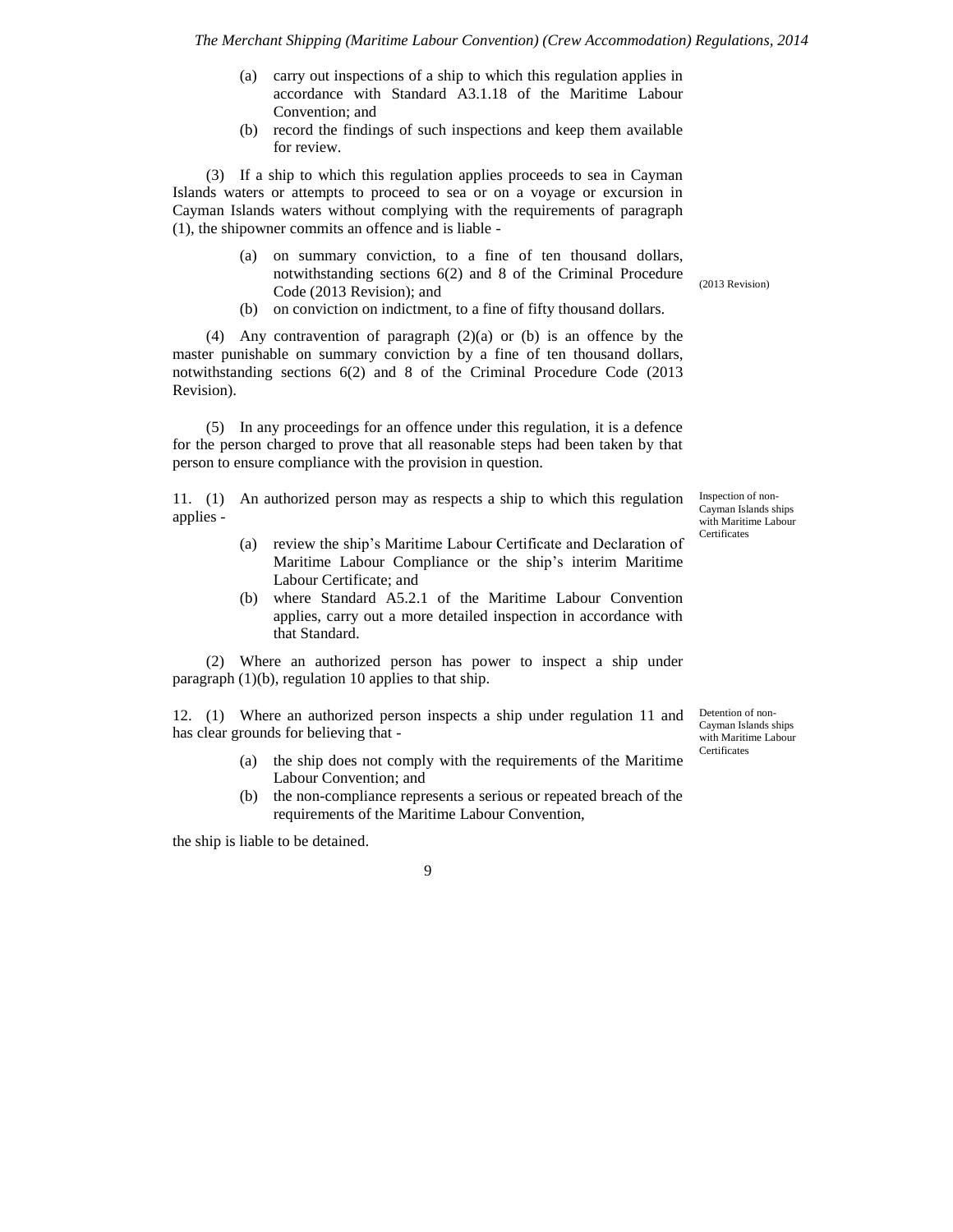(2) Where a ship is liable to be detained or is detained under this regulation, section 444 of the Law applies as if -

- (a) references to the detention of a ship under the Law were references to the detention of the ship in question under this regulation; and
- (b) subsection (7) were omitted.

(3) Where a ship is detained under this regulation, the Chief Executive Officer shall immediately inform the consul or diplomatic representative of the State whose flag the ship is entitled to fly, or the appropriate maritime authorities of that State.

(4) Where a ship is detained under this regulation but the failure to comply referred to in paragraph (1) has ceased, a person having power to detain the ship shall, at the request of the shipowner or master, immediately release the ship.

- 13. Regulations 12 and 13 of the Merchant Shipping (Port State Control) Regulations, 2003, shall have effect in relation to a detention notice served under these Regulations subject to the reference in those Regulations to inspector being taken to include a reference to a surveyor. Right of appeal and compensation
- 14. It is a defence for a person charged with an offence under these Regulations to show that the offence was committed without that person's knowledge or, where the person had such knowledge, that the person took all reasonable precautions and exercised all due diligence to avoid the commission of the offence. Defence
- 15. The Merchant Shipping (Crew Accommodation) Regulations 1988 are repealed. Repeal
- 16. (1) A ship the keel of which was laid or which was at a similar stage of construction before 11th July 1997 - Transitional provisions
	- (a) as respects crew accommodation which has not been substantially reconstructed or altered on or after 11th July 1997, shall comply with the requirements of Part II and Schedule 6 to the Merchant Shipping (Crew Accommodation) Regulations 1988, as if they had not been repealed; and
	- (b) as respects crew accommodation which has been substantially reconstructed or altered on or after 11th July 1997 but before the date on which these Regulations come into force, shall comply with the requirements of Part I of the Merchant Shipping (Crew
		- 10